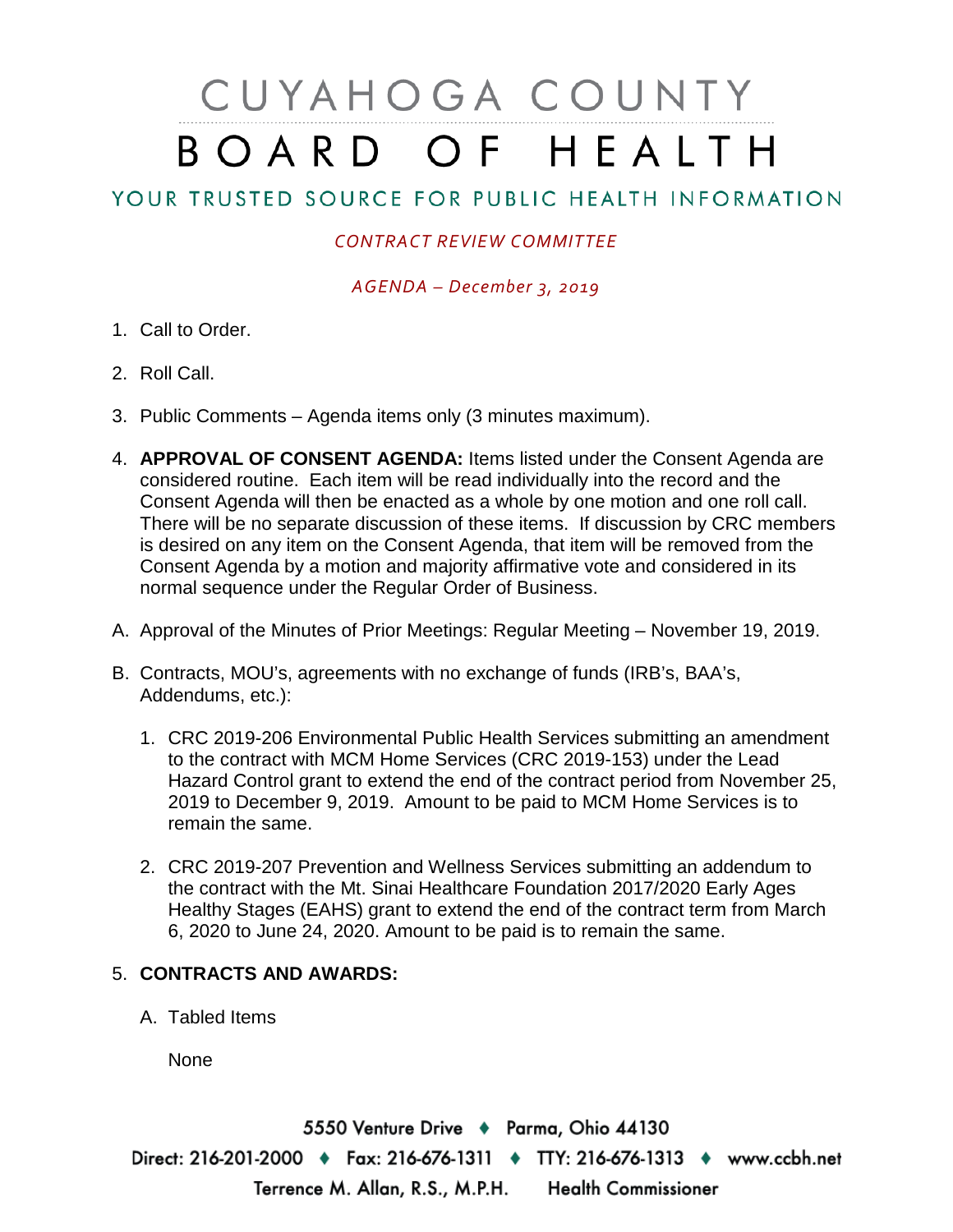- B. New Items For Review
	- 1. Bid/Quote Openings ≥ \$25,000.00

None

2. Bid/Quote Openings < \$25,000.00

*Lead Program*:

- a. CRC 2019-208 12420 Darlington Ave. Garfield Heights, Ohio 44125
- b. CRC 2019-209 20100 Beachview Dr. Euclid, Ohio 44117
- 3. Expenditures: Contracts < \$25,000.00
	- a. CRC 2019-210 Prevention & Wellness Services submitting an addendum to the contract with Cleveland Rape Crisis Center (CRC 2018-49 & 2018- 73 & 2018-166 & 201-22) under the 2018/2019 Prevent Premature Fatherhood (PPF) grant to increase the amount to be paid to Cleveland Rape Crisis Center from \$22,300.00 to \$22,400.00.

Purpose: To provide additional youth group sessions on the topics of healthy relationships, consent and role of gender.

Funding Source: 100% reimbursable through the FY2019 PPF grant.

b. CRC 2019-211 Prevention and Wellness Services submitting addendums to the following contracts under the 2019/2020 HRSA Ryan White Part A Program grant from March 1, 2019 through February 29, 2020:

|                                             | Amount to be paid         |
|---------------------------------------------|---------------------------|
|                                             | not to exceed:            |
|                                             | From                      |
| Far West Side (CRC 2019-72)                 | $$3,200.00$ \$ 2,000.00   |
| University Hospitals of Cleveland (2019-42) | \$936,170.00 \$931,663.00 |

Purpose: To provide services to low-income, uninsured and underinsured HIV positive persons.

5550 Venture Drive ♦ Parma, Ohio 44130 Direct: 216-201-2000 • Fax: 216-676-1311 • TTY: 216-676-1313 • www.ccbh.net Terrence M. Allan, R.S., M.P.H. **Health Commissioner**